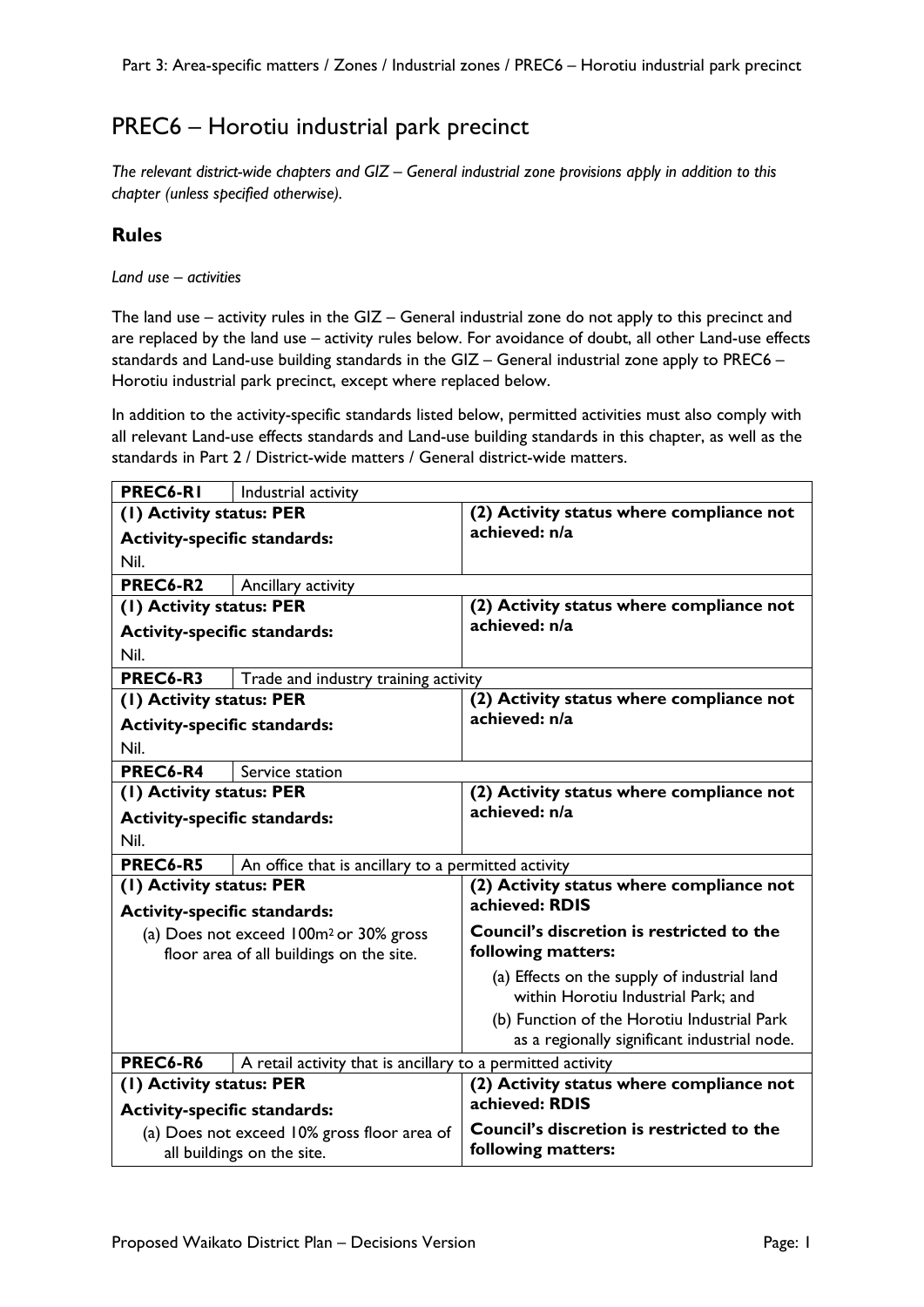|                                                                                                                                                                                                                                                                                                                                                                                                                                                                                                                                                                                                                              |                                                                   | (a) Effects on the supply of industrial land<br>within Horotiu Industrial Park; and                                                                                                                                                                                                                                                                          |
|------------------------------------------------------------------------------------------------------------------------------------------------------------------------------------------------------------------------------------------------------------------------------------------------------------------------------------------------------------------------------------------------------------------------------------------------------------------------------------------------------------------------------------------------------------------------------------------------------------------------------|-------------------------------------------------------------------|--------------------------------------------------------------------------------------------------------------------------------------------------------------------------------------------------------------------------------------------------------------------------------------------------------------------------------------------------------------|
|                                                                                                                                                                                                                                                                                                                                                                                                                                                                                                                                                                                                                              |                                                                   | (b) Function of the Horotiu Industrial Park<br>as a regionally significant industrial node.                                                                                                                                                                                                                                                                  |
| PREC6-R7                                                                                                                                                                                                                                                                                                                                                                                                                                                                                                                                                                                                                     | Food outlet                                                       |                                                                                                                                                                                                                                                                                                                                                              |
| (I) Activity status: PER                                                                                                                                                                                                                                                                                                                                                                                                                                                                                                                                                                                                     |                                                                   | (2) Activity status where compliance not                                                                                                                                                                                                                                                                                                                     |
|                                                                                                                                                                                                                                                                                                                                                                                                                                                                                                                                                                                                                              |                                                                   | achieved: RDIS                                                                                                                                                                                                                                                                                                                                               |
| <b>Activity-specific standards:</b><br>(a) Does not exceed 200m <sup>2</sup> gross floor area.                                                                                                                                                                                                                                                                                                                                                                                                                                                                                                                               |                                                                   | Council's discretion is restricted to the<br>following matters:                                                                                                                                                                                                                                                                                              |
|                                                                                                                                                                                                                                                                                                                                                                                                                                                                                                                                                                                                                              |                                                                   | (a) Effects on the supply of industrial land<br>within Horotiu Industrial Park; and                                                                                                                                                                                                                                                                          |
|                                                                                                                                                                                                                                                                                                                                                                                                                                                                                                                                                                                                                              |                                                                   | (b) Function of the Horotiu Industrial Park<br>as a regionally significant industrial node.                                                                                                                                                                                                                                                                  |
| PREC6-R8                                                                                                                                                                                                                                                                                                                                                                                                                                                                                                                                                                                                                     | Construction or alteration of a building for a sensitive land use |                                                                                                                                                                                                                                                                                                                                                              |
| (1) Activity status: PER                                                                                                                                                                                                                                                                                                                                                                                                                                                                                                                                                                                                     |                                                                   | (2) Activity status where compliance not<br>achieved: RDIS                                                                                                                                                                                                                                                                                                   |
| <b>Activity-specific standards:</b><br>(a) The construction or alteration of a<br>building for a sensitive land use that<br>complies with all of the following<br>standards:<br>(i) It is set back a minimum of 10m from<br>the centre of line of any electrical<br>distribution or transmission lines, not<br>associated with the National Grid,<br>that operate at a voltage of up to<br>II0kV; or<br>(ii) It is set back a minimum of 12m from<br>the centre of line of any electrical<br>distribution or transmission lines, not<br>associated with the National Grid,<br>that operate at a voltage of II0kV or<br>more. |                                                                   | Council's discretion is restricted to the<br>following matters:<br>(a) Effects on the amenity values of the site;<br>(b) The risk of electrical hazards affecting<br>the safety of people;<br>(c) The risk of damage to property; and<br>(d) Effects on the operation, maintenance<br>and upgrading of the electrical<br>distribution or transmission lines. |
| PREC6-R9                                                                                                                                                                                                                                                                                                                                                                                                                                                                                                                                                                                                                     |                                                                   | Construction or demolition of, or alteration or addition to, a building                                                                                                                                                                                                                                                                                      |
| (1) Activity status: PER                                                                                                                                                                                                                                                                                                                                                                                                                                                                                                                                                                                                     |                                                                   | (2) Activity status where compliance not                                                                                                                                                                                                                                                                                                                     |
| <b>Activity-specific standards:</b>                                                                                                                                                                                                                                                                                                                                                                                                                                                                                                                                                                                          |                                                                   | achieved: n/a                                                                                                                                                                                                                                                                                                                                                |
| Nil.                                                                                                                                                                                                                                                                                                                                                                                                                                                                                                                                                                                                                         |                                                                   |                                                                                                                                                                                                                                                                                                                                                              |
| PREC6-RIO                                                                                                                                                                                                                                                                                                                                                                                                                                                                                                                                                                                                                    | or non-complying activity                                         | Any activity that is not specifically listed as a permitted, restricted discretionary                                                                                                                                                                                                                                                                        |
| <b>Activity status: DIS</b>                                                                                                                                                                                                                                                                                                                                                                                                                                                                                                                                                                                                  |                                                                   |                                                                                                                                                                                                                                                                                                                                                              |
| PREC6-RII<br>A noise-sensitive activity                                                                                                                                                                                                                                                                                                                                                                                                                                                                                                                                                                                      |                                                                   |                                                                                                                                                                                                                                                                                                                                                              |
| <b>Activity status: NC</b>                                                                                                                                                                                                                                                                                                                                                                                                                                                                                                                                                                                                   |                                                                   |                                                                                                                                                                                                                                                                                                                                                              |
| PREC6-R12<br>A sensitive land use                                                                                                                                                                                                                                                                                                                                                                                                                                                                                                                                                                                            |                                                                   |                                                                                                                                                                                                                                                                                                                                                              |
| <b>Activity status: NC</b>                                                                                                                                                                                                                                                                                                                                                                                                                                                                                                                                                                                                   |                                                                   |                                                                                                                                                                                                                                                                                                                                                              |
|                                                                                                                                                                                                                                                                                                                                                                                                                                                                                                                                                                                                                              |                                                                   |                                                                                                                                                                                                                                                                                                                                                              |

## *Land use – effects*

| <b>PREC-SI</b>                   | Landscape planting |                                                  |
|----------------------------------|--------------------|--------------------------------------------------|
| $\vert$ (1) Activity status: PER |                    | $\vert$ (2) Activity status where compliance not |
| <b>Where:</b>                    |                    | achieved: RDIS                                   |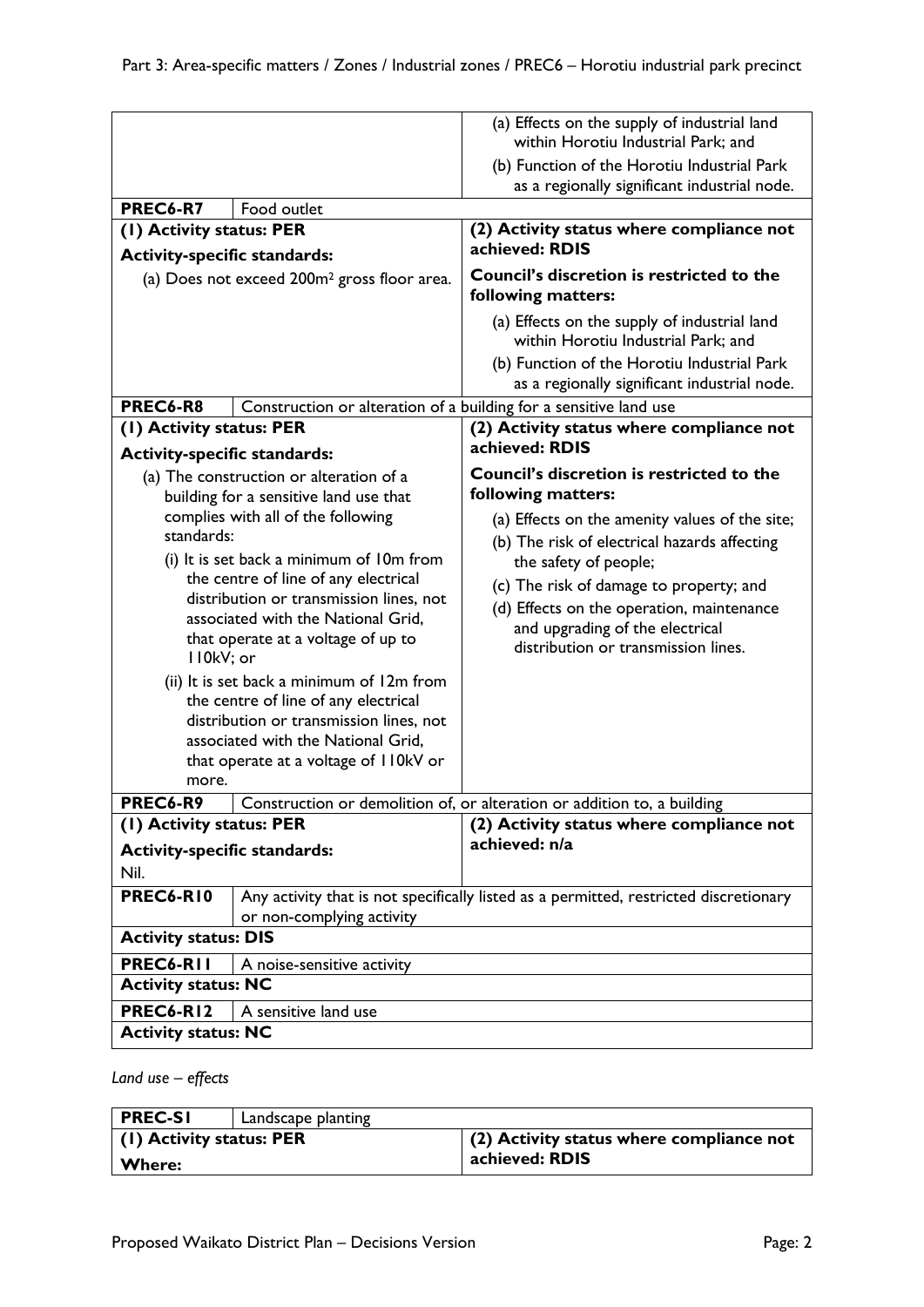| (a) Any building or land use activity on a<br>record of title that fronts Horotiu Road<br>that is landscaped along the full frontage<br>of that road, except for access and egress<br>points, to the following minimum<br>standards:<br>(i) A 5 metre depth measured from the<br>road boundary; and<br>(ii) Comprises mixed vegetation planted a<br>maximum of 1.5 metres apart that<br>achieve a 5 metre height within 5<br>years.<br>(b) Rule GIZ-SI does not apply.<br>PREC-S2<br>Landscape planting | <b>Council's discretion is restricted to the</b><br>following matters:<br>(a) Type, density and scale of landscape<br>plantings; and<br>(b) The extent to which the amenity of the<br>General Residential Zone on Horotiu<br>Road is maintained.       |
|---------------------------------------------------------------------------------------------------------------------------------------------------------------------------------------------------------------------------------------------------------------------------------------------------------------------------------------------------------------------------------------------------------------------------------------------------------------------------------------------------------|--------------------------------------------------------------------------------------------------------------------------------------------------------------------------------------------------------------------------------------------------------|
| (I) Activity status: PER                                                                                                                                                                                                                                                                                                                                                                                                                                                                                | (2) Activity status where compliance not<br>achieved: RDIS                                                                                                                                                                                             |
| <b>Where:</b><br>(a) Any building or land use activity on a<br>Record of Title that contains, or adjoins,<br>a river or a permanent stream, that is<br>landscaped to the following minimum<br>standards:<br>(i) a 4 metre depth measured from the<br>bank, and extending across the full<br>length, of the water body; and<br>(ii) comprises mixed indigenous<br>vegetation planted a maximum of 1.5<br>metres apart.<br>(b) Rule GIZ-S2 does not apply.                                                | <b>Council's discretion is restricted to the</b><br>following matters:<br>(a) Type, density and scale of indigenous<br>vegetation; and<br>(b) The extent to which the natural<br>character and cultural values of a river or<br>stream are maintained. |

*Land use – building*

| <b>PREC-S3</b>                                                                                                                                                                                                            | <b>Building height</b> |                                                                                                                                                                             |
|---------------------------------------------------------------------------------------------------------------------------------------------------------------------------------------------------------------------------|------------------------|-----------------------------------------------------------------------------------------------------------------------------------------------------------------------------|
| (1) Activity status: PER<br><b>Where:</b>                                                                                                                                                                                 |                        | (2) Activity status where compliance not<br>achieved: RDIS                                                                                                                  |
| (a) A building or structure that is within 50<br>metres of Horotiu Road and does not<br>exceed a height of 10 metres measured<br>from the natural ground level<br>immediately below that part of the<br>structure.        |                        | <b>Council's discretion is restricted to the</b><br>following matters:<br>(a) The extent to which visual amenity in the<br>GRZ - General residential zone is<br>maintained. |
| (b) Rule GIZ-S3 does not apply.                                                                                                                                                                                           |                        |                                                                                                                                                                             |
| <b>PREC-S4</b>                                                                                                                                                                                                            | <b>Building height</b> |                                                                                                                                                                             |
| (1) Activity status: PER                                                                                                                                                                                                  |                        | (2) Activity status where compliance not                                                                                                                                    |
| <b>Where:</b>                                                                                                                                                                                                             |                        | achieved: RDIS                                                                                                                                                              |
| (a) A building or structure that is 50 to 400 $\,$<br>metres from Horotiu Road and does not<br>exceed a height of 15 metres measured<br>from the natural ground level<br>immediately below that part of the<br>structure. |                        | <b>Council's discretion is restricted to the</b><br>following matters:<br>(a) The extent to which visual amenity in the<br>GRZ - General residential zone is<br>maintained. |